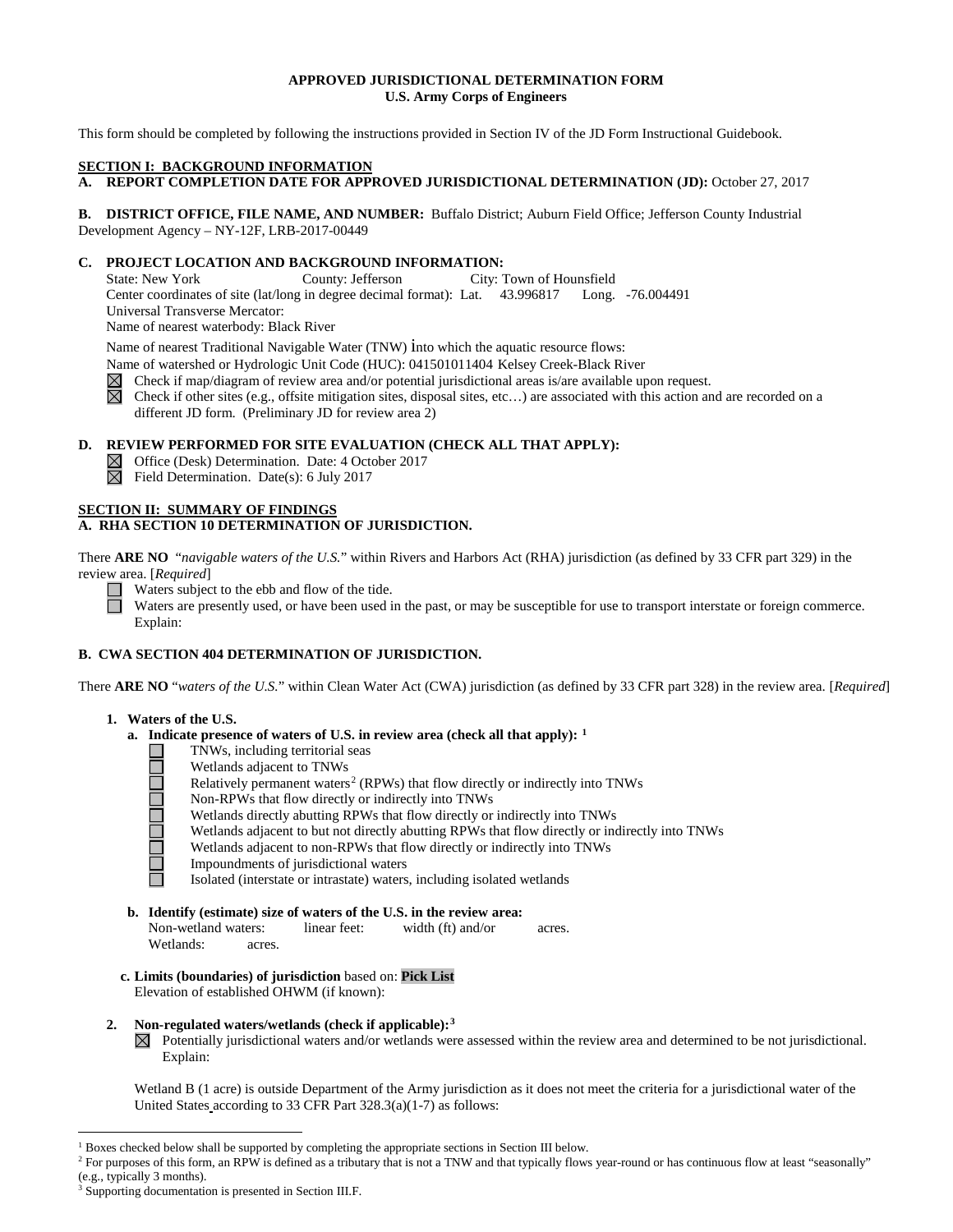- 1. does not/has not supported interstate or foreign commerce;
- 2. is not an interstate water/wetland;
- 3. the degradation or destruction of which would not affect interstate or foreign commerce and does not include such waters: (i) which are or could be used by interstate or foreign travelers for recreational or other purposes; or
	- (ii) from which fish or shellfish are or could be taken and sold in interstate or foreign commerce; or
	- (iii) which are used or could be used for industrial purpose by industries in interstate commerce
- 4. is not an impoundment of water otherwise defined as WOUS under the definition;
- 5. is not a tributary of waters identified in paragraphs (a)(1)-(4) of this section;
- 6. is not a territorial sea;
- 7. is not wetland adjacent to waters (other than waters that are themselves wetlands) identified in paragraphs (a)(1)-(6) of this section;

Wetland B is a forested depression area within an upland forest. During a July 7, 2017 site visit, the perimeter of the wetland was traversed and no surface drainage was found flowing into or out of the wetland. The boundary was evident based on change in elevation, vegetation and standing water. An irregular berm surrounds the wetland, which indicates that it may have been the result of excavation activity during historical agricultural use. Wetland B is approximately 180 linear feet from Wetland G to the north and 335 linear feet from Wetland AC, D, E to the south, both located in JD Review Area 2. Wetland B is located 630 linear feet through upland forest from the nearest water conveyance (roadside drainage along NYS Rt 12F to the north, which flows north to the Black River). Further, due to topography and distance to the nearest tributary, the presence of a shallow subsurface flow connection is very unlikely.

## **SECTION III: CWA ANALYSIS**

## **A. TNWs AND WETLANDS ADJACENT TO TNWs**

**The agencies will assert jurisdiction over TNWs and wetlands adjacent to TNWs. If the aquatic resource is a TNW, complete Section III.A.1 and Section III.D.1. only; if the aquatic resource is a wetland adjacent to a TNW, complete Sections III.A.1 and 2 and Section III.D.1.; otherwise, see Section III.B below**.

**1. TNW**  Identify TNW: Summarize rationale supporting determination:

## **2. Wetland adjacent to TNW**

Summarize rationale supporting conclusion that wetland is "adjacent":

# **B. CHARACTERISTICS OF TRIBUTARY (THAT IS NOT A TNW) AND ITS ADJACENT WETLANDS (IF ANY):**

**This section summarizes information regarding characteristics of the tributary and its adjacent wetlands, if any, and it helps determine whether or not the standards for jurisdiction established under Rapanos have been met.** 

**The agencies will assert jurisdiction over non-navigable tributaries of TNWs where the tributaries are "relatively permanent waters" (RPWs), i.e. tributaries that typically flow year-round or have continuous flow at least seasonally (e.g., typically 3 months). A wetland that directly abuts an RPW is also jurisdictional. If the aquatic resource is not a TNW, but has year-round (perennial) flow, skip to Section III.D.2. If the aquatic resource is a wetland directly abutting a tributary with perennial flow, skip to Section III.D.4.**

**A wetland that is adjacent to but that does not directly abut an RPW requires a significant nexus evaluation. Corps districts and EPA regions will include in the record any available information that documents the existence of a significant nexus between a relatively permanent tributary that is not perennial (and its adjacent wetlands if any) and a traditional navigable water, even though a significant nexus finding is not required as a matter of law.**

**If the waterbody[4](#page-1-0) is not an RPW, or a wetland directly abutting an RPW, a JD will require additional data to determine if the waterbody has a significant nexus with a TNW. If the tributary has adjacent wetlands, the significant nexus evaluation must consider the tributary in combination with all of its adjacent wetlands. This significant nexus evaluation that combines, for analytical purposes, the tributary and all of its adjacent wetlands is used whether the review area identified in the JD request is the tributary, or its adjacent wetlands, or both. If the JD covers a tributary with adjacent wetlands, complete Section III.B.1 for the tributary, Section III.B.2 for any onsite wetlands, and Section III.B.3 for all wetlands adjacent to that tributary, both onsite and offsite. The determination whether a significant nexus exists is determined in Section III.C below.**

**1. Characteristics of non-TNWs that flow directly or indirectly into TNW**

<span id="page-1-0"></span> <sup>4</sup> Note that the Instructional Guidebook contains additional information regarding swales, ditches, washes, and erosional features generally and in the arid West.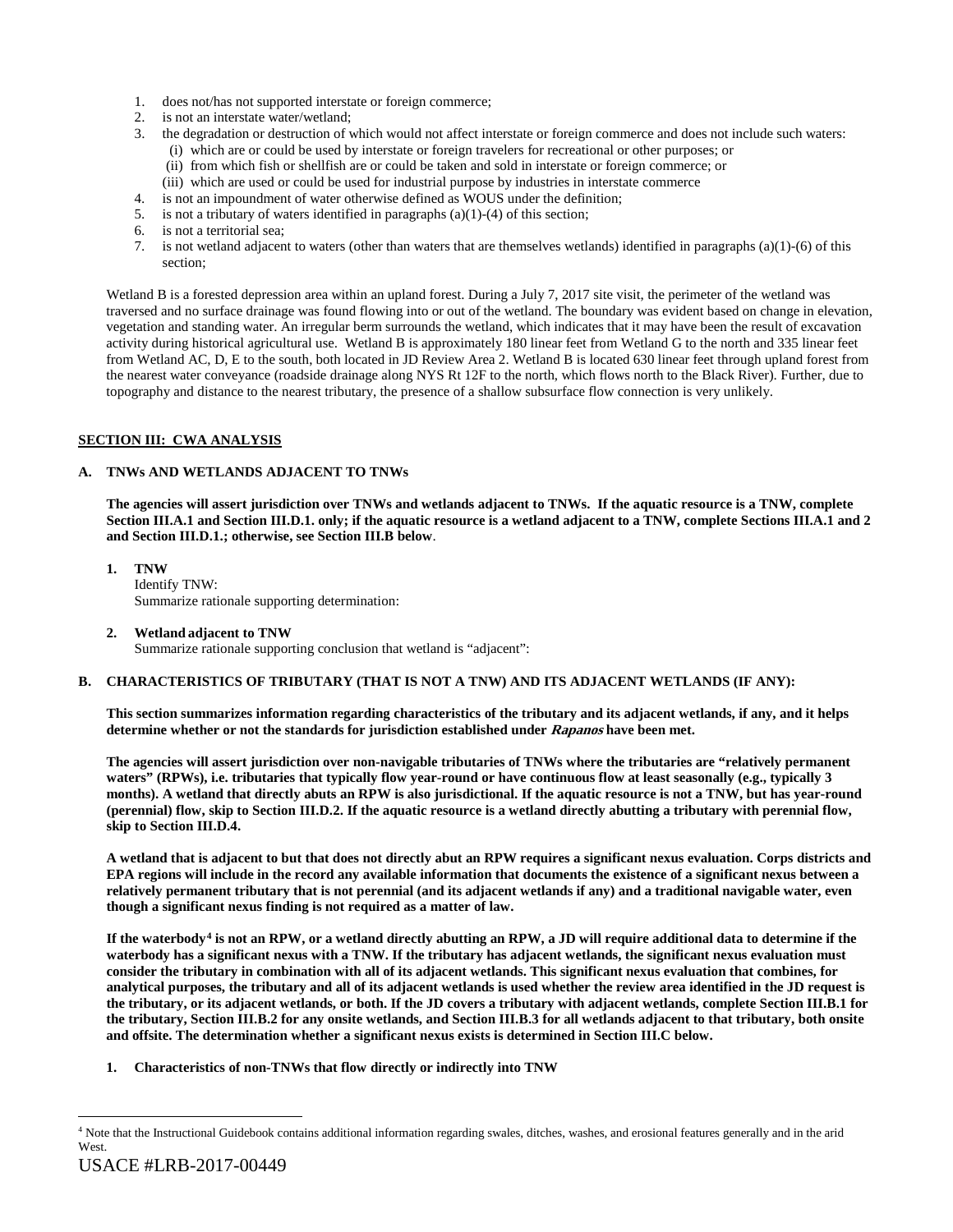| (i) |     | <b>General Area Conditions:</b><br>Watershed size:<br>Pick List<br><b>Pick List</b><br>Drainage area:<br>Average annual rainfall:<br>inches<br>Average annual snowfall:<br>inches                                                                                                                                                                                                                                                                                                                                                                                                                                                                                                                                                                                              |
|-----|-----|--------------------------------------------------------------------------------------------------------------------------------------------------------------------------------------------------------------------------------------------------------------------------------------------------------------------------------------------------------------------------------------------------------------------------------------------------------------------------------------------------------------------------------------------------------------------------------------------------------------------------------------------------------------------------------------------------------------------------------------------------------------------------------|
|     |     | (ii) Physical Characteristics:<br>(a) Relationship with TNW:<br>Tributary flows directly into TNW.<br>Tributary flows through Pick List tributaries before entering TNW<br>Project waters are Pick List river miles from TNW<br>Project waters are Pick List river miles from RPW<br>Project waters are Pick List aerial (straight) miles from TNW<br>Project waters are Pick List aerial (straight) miles from RPW<br>Project waters cross or serve as state boundaries. Explain:<br>Identify flow route to TNW <sup>5</sup> :<br>Tributary stream order, if known:                                                                                                                                                                                                           |
|     |     | (b) General Tributary Characteristics (check all that apply):<br><b>Tributary</b> is:<br>Natural<br>Artificial (man-made). Explain:<br>Manipulated (man-altered). Explain:                                                                                                                                                                                                                                                                                                                                                                                                                                                                                                                                                                                                     |
|     |     | <b>Tributary</b> properties with respect to top of bank (estimate):<br>Average width:<br>feet<br>Average depth:<br>feet<br>Average side slopes: Pick List                                                                                                                                                                                                                                                                                                                                                                                                                                                                                                                                                                                                                      |
|     |     | Primary tributary substrate composition (check all that apply):<br>$\Box$ Silts<br>Sands<br>Concrete<br>Cobbles<br>Gravel<br>Muck<br>Vegetation. Type/% cover:<br>Bedrock<br>Other. Explain:                                                                                                                                                                                                                                                                                                                                                                                                                                                                                                                                                                                   |
|     |     | Tributary condition/stability [e.g., highly eroding, sloughing banks]. Explain:<br>Presence of run/riffle/pool complexes. Explain:<br>Tributary geometry: Pick List<br>Tributary gradient (approximate average slope):<br>%                                                                                                                                                                                                                                                                                                                                                                                                                                                                                                                                                    |
|     | (c) | Flow:<br>Tributary provides for: Pick List<br>Estimate average number of flow events in review area/year: Pick List<br>Describe flow regime:<br>Other information on duration and volume:<br>Surface flow is: Pick List. Characteristics:<br>Subsurface flow: Pick List. Explain findings:<br>$\Box$ Dye (or other) test performed:<br>Tributary has (check all that apply):<br>Bed and banks<br>OHWM <sup>6</sup> (check all indicators that apply):<br>clear, natural line impressed on the bank<br>the presence of litter and debris<br>changes in the character of soil<br>destruction of terrestrial vegetation<br>shelving<br>the presence of wrack line<br>vegetation matted down, bent, or absent<br>sediment sorting<br>leaf litter disturbed or washed away<br>scour |
|     |     | sediment deposition<br>multiple observed or predicted flow events<br>water staining<br>abrupt change in plant community<br>other (list):                                                                                                                                                                                                                                                                                                                                                                                                                                                                                                                                                                                                                                       |

Discontinuous OHWM.<sup>7</sup> Explain:

<span id="page-2-2"></span><span id="page-2-1"></span><span id="page-2-0"></span><sup>&</sup>lt;sup>5</sup> Flow route can be described by identifying, e.g., tributary a, which flows through the review area, to flow into tributary b, which then flows into TNW.<br><sup>6</sup>A natural or man-made discontinuity in the OHWM does not neces the OHWM has been removed by development or agricultural practices). Where there is a break in the OHWM that is unrelated to the waterbody's flow regime (e.g., flow over a rock outcrop or through a culvert), the agencies will look for indicators of flow above and below the break. 7 Ibid.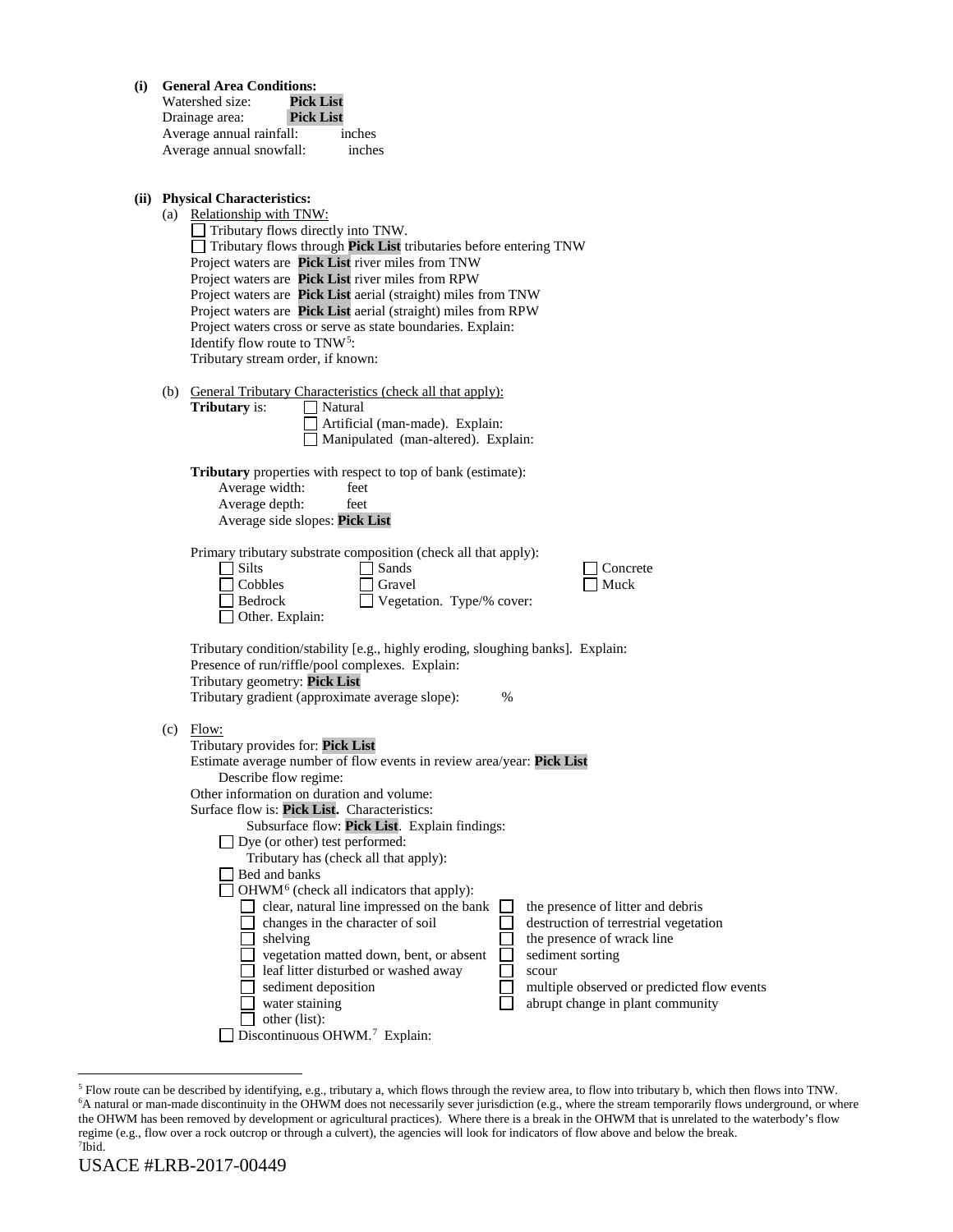If factors other than the OHWM were used to determine lateral extent of CWA jurisdiction (check all that apply):

 $\Box$  High Tide Line indicated by:  $\Box$  Mean High Water Mark indicated by:

- 
- $\Box$  oil or scum line along shore objects  $\Box$  survey to available datum;
- $\Box$  fine shell or debris deposits (foreshore)  $\Box$  physical markings;
- $\Box$  physical markings/characteristics  $\Box$  vegetation lines/changes in vegetation types.
- $\Box$  tidal gauges
- $\Box$  other (list):

# **(iii) Chemical Characteristics:**

Characterize tributary (e.g., water color is clear, discolored, oily film; water quality; general watershed characteristics, etc.). Explain:

Identify specific pollutants, if known:

## **(iv) Biological Characteristics. Channel supports (check all that apply):**

- Riparian corridor. Characteristics (type, average width):
- Wetland fringe. Characteristics:
- $\Box$  Habitat for:
	- Federally Listed species. Explain findings:
	- Fish/spawn areas. Explain findings:
	- Other environmentally-sensitive species. Explain findings:
	- Aquatic/wildlife diversity. Explain findings:

## **2. Characteristics of wetlands adjacent to non-TNW that flow directly or indirectly into TNW**

# **(i) Physical Characteristics:**

- (a) General Wetland Characteristics: Properties: Wetland size: acres Wetland type. Explain:
	- Wetland quality. Explain:

Project wetlands cross or serve as state boundaries. Explain:

(b) General Flow Relationship with Non-TNW: Flow is: **Pick List**. Explain: Surface flow is**: Pick List** 

Characteristics: Subsurface flow: **Pick List**. Explain findings: Dye (or other) test performed:

- (c) Wetland Adjacency Determination with Non-TNW:  $\Box$  Directly abutting
	- $\Box$  Not directly abutting
		- Discrete wetland hydrologic connection. Explain:
		- Ecological connection. Explain:
		- Separated by berm/barrier. Explain:
- (d) Proximity (Relationship) to TNW
	- Project wetlands are **Pick List** river miles from TNW. Project waters are **Pick List** aerial (straight) miles from TNW. Flow is from: **Pick List.** Estimate approximate location of wetland as within the **Pick List** floodplain.

## **(ii) Chemical Characteristics:**

Characterize wetland system (e.g., water color is clear, brown, oil film on surface; water quality; general watershed characteristics; etc.). Explain: Identify specific pollutants, if known:

## **(iii) Biological Characteristics. Wetland supports (check all that apply):**

- $\Box$  Riparian buffer. Characteristics (type, average width):
- Vegetation type/percent cover. Explain:
- $\Box$  Habitat for:

Federally Listed species. Explain findings:

- Fish/spawn areas. Explain findings:
- Other environmentally-sensitive species. Explain findings:
- Aquatic/wildlife diversity. Explain findings:
- **3. Characteristics of all wetlands adjacent to the tributary (if any)**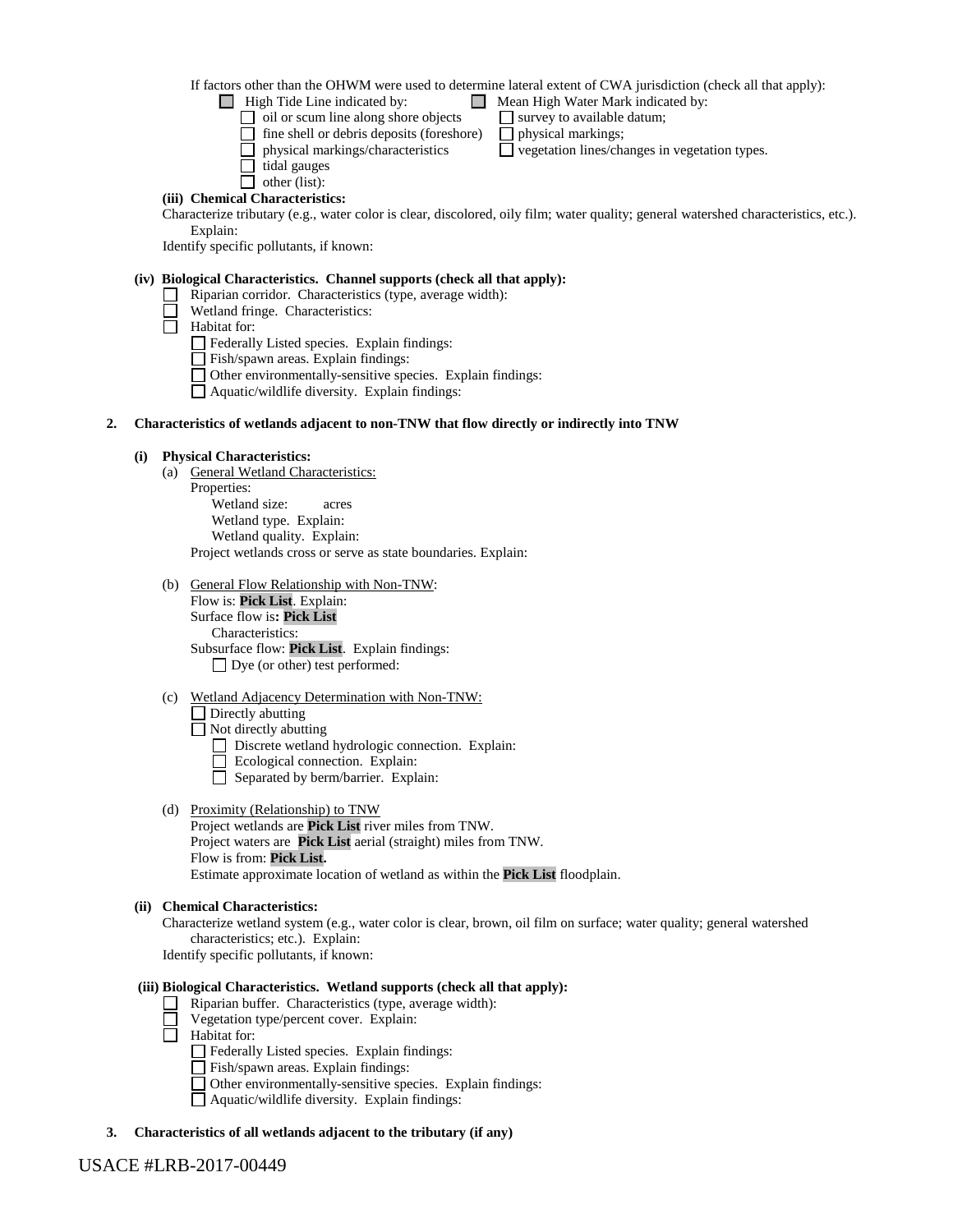All wetland(s) being considered in the cumulative analysis: **Pick List** Approximately ( ) acres in total are being considered in the cumulative analysis. For each wetland, specify the following: Directly abuts? (Y/N) Size (in acres) Directly abuts? (Y/N) Size (in acres) Summarize overall biological, chemical and physical functions being performed:

## **C. SIGNIFICANT NEXUS DETERMINATION**

**A significant nexus analysis will assess the flow characteristics and functions of the tributary itself and the functions performed by any wetlands adjacent to the tributary to determine if they significantly affect the chemical, physical, and biological integrity of a TNW. For each of the following situations, a significant nexus exists if the tributary, in combination with all of its adjacent wetlands, has more than a speculative or insubstantial effect on the chemical, physical and/or biological integrity of a TNW. Considerations when evaluating significant nexus include, but are not limited to the volume, duration, and frequency of the flow of water in the tributary and its proximity to a TNW, and the functions performed by the tributary and all its adjacent wetlands. It is not appropriate to determine significant nexus based solely on any specific threshold of distance (e.g. between a tributary and its adjacent wetland or between a tributary and the TNW). Similarly, the fact an adjacent wetland lies within or outside of a floodplain is not solely determinative of significant nexus.** 

#### **Draw connections between the features documented and the effects on the TNW, as identified in the** *Rapanos* **Guidance and discussed in the Instructional Guidebook. Factors to consider include, for example:**

- Does the tributary, in combination with its adjacent wetlands (if any), have the capacity to carry pollutants or flood waters to TNWs, or to reduce the amount of pollutants or flood waters reaching a TNW?
- Does the tributary, in combination with its adjacent wetlands (if any), provide habitat and lifecycle support functions for fish and other species, such as feeding, nesting, spawning, or rearing young for species that are present in the TNW?
- Does the tributary, in combination with its adjacent wetlands (if any), have the capacity to transfer nutrients and organic carbon that support downstream foodwebs?
- Does the tributary, in combination with its adjacent wetlands (if any), have other relationships to the physical, chemical, or biological integrity of the TNW?

#### **Note: the above list of considerations is not inclusive and other functions observed or known to occur should be documented below:**

- **1. Significant nexus findings for non-RPW that has no adjacent wetlands and flows directly or indirectly into TNWs.** Explain findings of presence or absence of significant nexus below, based on the tributary itself, then go to Section III.D: .
- **2. Significant nexus findings for non-RPW and its adjacent wetlands, where the non-RPW flows directly or indirectly into TNWs.** Explain findings of presence or absence of significant nexus below, based on the tributary in combination with all of its adjacent wetlands, then go to Section III.D: .
- **3. Significant nexus findings for wetlands adjacent to an RPW but that do not directly abut the RPW.** Explain findings of presence or absence of significant nexus below, based on the tributary in combination with all of its adjacent wetlands, then go to Section III.D:

#### **D. DETERMINATIONS OF JURISDICTIONAL FINDINGS. THE SUBJECT WATERS/WETLANDS ARE (CHECK ALL THAT APPLY):**

- **1. TNWs and Adjacent Wetlands.** Check all that apply and provide size estimates in review area: TNWs: linear feet width (ft), Or, acres. Wetlands adjacent to TNWs: acres.
- **2. RPWs that flow directly or indirectly into TNWs.**
	- Tributaries of TNWs where tributaries typically flow year-round are jurisdictional. Provide data and rationale indicating that tributary is perennial: .
	- Tributaries of TNW where tributaries have continuous flow "seasonally" (e.g., typically three months each year) are jurisdictional. Data supporting this conclusion is provided at Section III.B. Provide rationale indicating that tributary flows seasonally:
		- Provide estimates for jurisdictional waters in the review area (check all that apply):
		- Tributary waters: linear feet width (ft).<br> **O** Other non-wetland waters: acres.
			- Other non-wetland waters: acres. Identify type(s) of waters:
- <span id="page-4-0"></span>**3. Non-RPWs[8](#page-4-0) that flow directly or indirectly into TNWs.**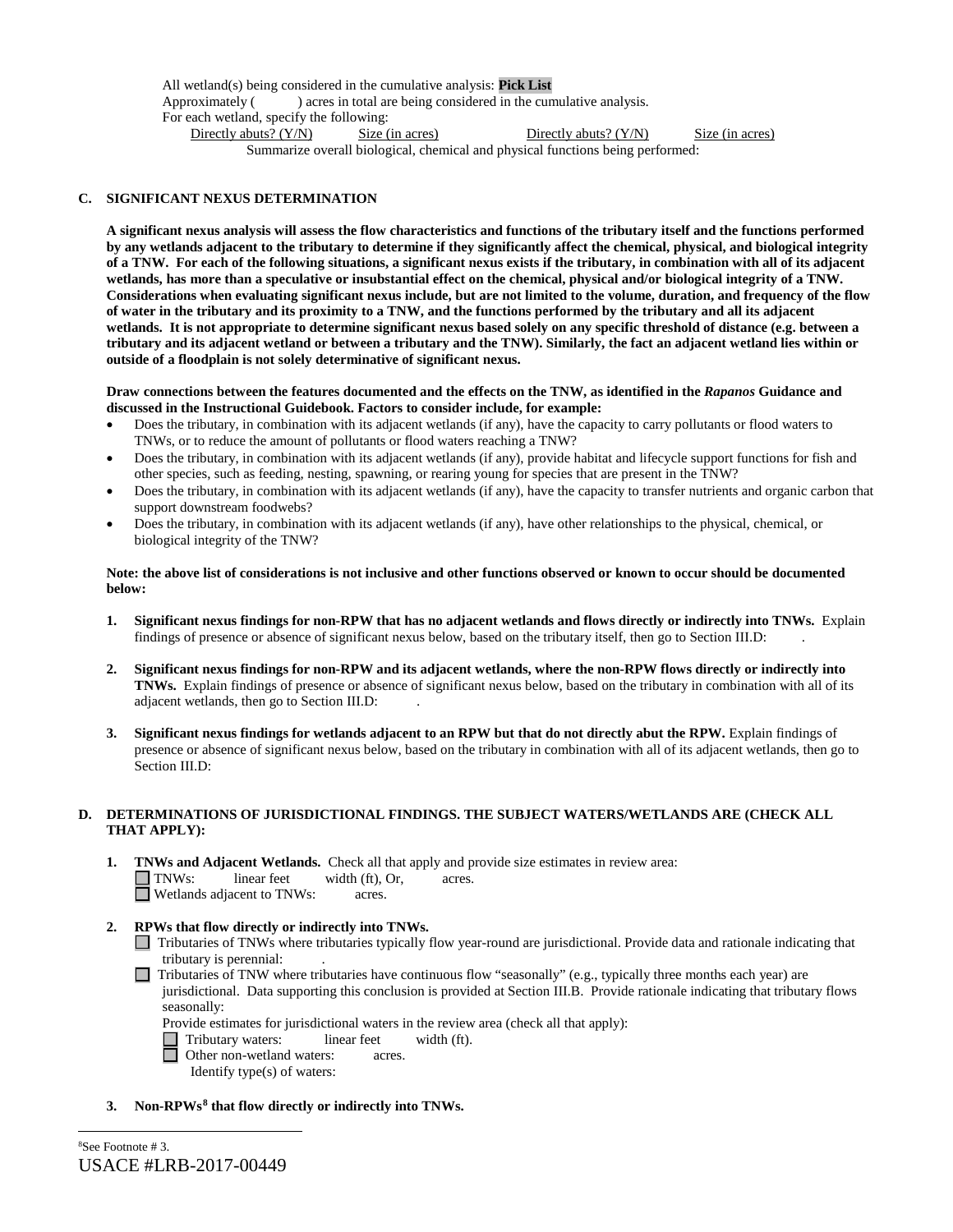Waterbody that is not a TNW or an RPW, but flows directly or indirectly into a TNW, and it has a significant nexus with a TNW is jurisdictional. Data supporting this conclusion is provided at Section III.C.

Provide estimates for jurisdictional waters within the review area (check all that apply):

- Tributary waters: linear feet width (ft).
- □ Other non-wetland waters: acres.
	- Identify type(s) of waters:

**4. Wetlands directly abutting an RPW that flow directly or indirectly into TNWs.** 

- Wetlands directly abut RPW and thus are jurisdictional as adjacent wetlands.
	- Wetlands directly abutting an RPW where tributaries typically flow year-round. Provide data and rationale indicating that tributary is perennial in Section III.D.2, above. Provide rationale indicating that wetland is directly abutting an RPW:
	- $\Box$ Wetlands directly abutting an RPW where tributaries typically flow "seasonally." Provide data indicating that tributary is seasonal in Section III.B and rationale in Section III.D.2, above. Provide rationale indicating that wetland is directly abutting an RPW:

Provide acreage estimates for jurisdictional wetlands in the review area: acres.

#### **5. Wetlands adjacent to but not directly abutting an RPW that flow directly or indirectly into TNWs.**

Wetlands that do not directly abut an RPW, but when considered in combination with the tributary to which they are adjacent and with similarly situated adjacent wetlands, have a significant nexus with a TNW are jurisidictional. Data supporting this conclusion is provided at Section III.C.

Provide acreage estimates for jurisdictional wetlands in the review area: acres.

#### **6. Wetlands adjacent to non-RPWs that flow directly or indirectly into TNWs.**

Wetlands adjacent to such waters, and have when considered in combination with the tributary to which they are adjacent and with similarly situated adjacent wetlands, have a significant nexus with a TNW are jurisdictional. Data supporting this conclusion is provided at Section III.C.

Provide estimates for jurisdictional wetlands in the review area: acres.

#### **7. Impoundments of jurisdictional waters. [9](#page-5-0)**

As a general rule, the impoundment of a jurisdictional tributary remains jurisdictional.

- Demonstrate that impoundment was created from "waters of the U.S.," or
- Demonstrate that water meets the criteria for one of the categories presented above (1-6), or

 $\Box$ Demonstrate that water is isolated with a nexus to commerce (see E below).

#### **E. ISOLATED [INTERSTATE OR INTRA-STATE] WATERS, INCLUDING ISOLATED WETLANDS, THE USE, DEGRADATION OR DESTRUCTION OF WHICH COULD AFFECT INTERSTATE COMMERCE, INCLUDING ANY SUCH WATERS (CHECK ALL THAT APPLY):[10](#page-5-1)**

- which are or could be used by interstate or foreign travelers for recreational or other purposes.
- from which fish or shellfish are or could be taken and sold in interstate or foreign commerce.
- which are or could be used for industrial purposes by industries in interstate commerce.
- Interstate isolated waters. Explain:<br> **Other factors.** Explain:
	- Other factors.Explain:

#### **Identify water body and summarize rationale supporting determination:** .

Provide estimates for jurisdictional waters in the review area (check all that apply):

- Tributary waters: linear feet width (ft).
- **Other non-wetland waters: acres.**

Identify type(s) of waters:

**I** Wetlands: acres.

<span id="page-5-0"></span> <sup>9</sup> To complete the analysis refer to the key in Section III.D.6 of the Instructional Guidebook.

<span id="page-5-1"></span>**<sup>10</sup> Prior to asserting or declining CWA jurisdiction based solely on this category, Corps Districts will elevate the action to Corps and EPA HQ for review consistent with the process described in the Corps/EPA** *Memorandum Regarding CWA Act Jurisdiction Following Rapanos.*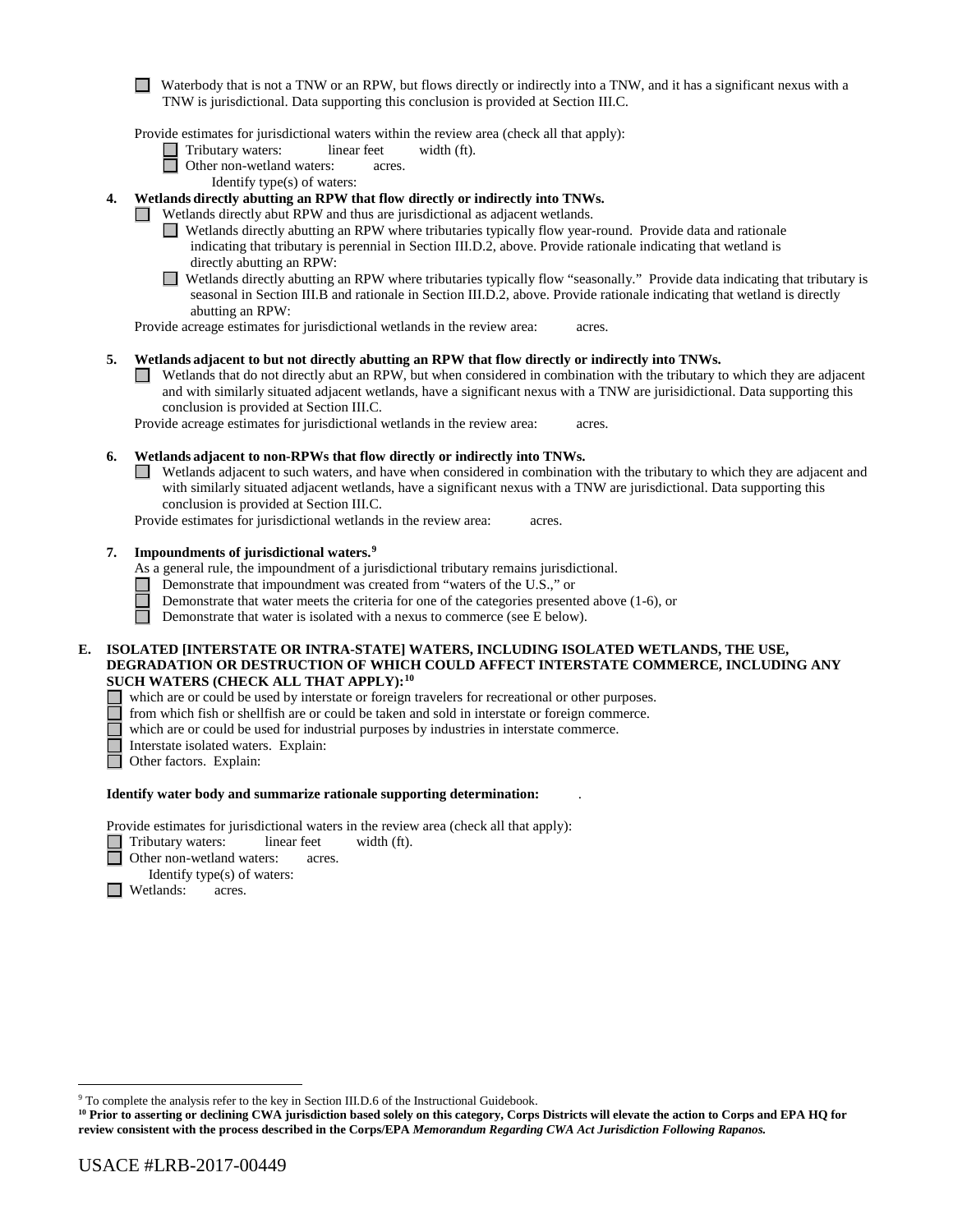# **F. NON-JURISDICTIONAL WATERS, INCLUDING WETLANDS (CHECK ALL THAT APPLY):**

- If potential wetlands were assessed within the review area, these areas did not meet the criteria in the 1987 Corps of Engineers Wetland Delineation Manual and/or appropriate Regional Supplements.
- $\boxtimes$  Review area included isolated waters with no substantial nexus to interstate (or foreign) commerce.
	- $\boxtimes$  Prior to the Jan 2001 Supreme Court decision in "*SWANCC*," the review area would have been regulated based solely on the "Migratory Bird Rule" (MBR).



Waters do not meet the "Significant Nexus" standard, where such a finding is required for jurisdiction. Explain: **.**

Other: (explain, if not covered above):

Provide acreage estimates for non-jurisdictional waters in the review area, where the sole potential basis of jurisdiction is the MBR factors (i.e., presence of migratory birds, presence of endangered species, use of water for irrigated agriculture), using best professional judgment (check all that apply):

Non-wetland waters (i.e., rivers, streams): linear feet width (ft).

Lakes/ponds: acres.

- Other non-wetland waters: acres. List type of aquatic resource:
- $\overline{\boxtimes}$ Wetlands: 1 acre.

Provide acreage estimates for non-jurisdictional waters in the review area that do not meet the "Significant Nexus" standard, where such a finding is required for jurisdiction (check all that apply):

- Non-wetland waters (i.e., rivers, streams): linear feet, width (ft).
- Lakes/ponds: acres.

Other non-wetland waters: acres. List type of aquatic resource:

Wetlands: acres.

# **SECTION IV: DATA SOURCES.**

- **A. SUPPORTING DATA. Data reviewed for JD (check all that apply -** checked items shall be included in case file and, where checked
	- and requested, appropriately reference sources below):<br>  $\boxtimes$  Maps, plans, plots or plat submitted by or on beha $\boxtimes$  Data sheets prepared/submitted by or on behalf of Maps, plans, plots or plat submitted by or on behalf of the applicant/consultant: B. Laing Associates
		- Data sheets prepared/submitted by or on behalf of the applicant/consultant.
		- $\boxtimes$  Office concurs with data sheets/delineation report (dated August 17, 2017).

Office does not concur with data sheets/delineation report.

- Data sheets prepared by the Corps:
- Corps navigable waters' study:

U.S. Geological Survey Hydrologic Atlas:

USGS NHD data.

USGS 8 and 12 digit HUC maps.

U.S. Geological Survey map(s). Cite scale & quad name: Sackets Harbor & Dexter Quads Scale: 24000; Site is flat with 330' elevation in the eastern portion of the site with 320' occurring off site to the north and west. Airport abuts site to the east and south. Muskalonge Creek off-site to the south and southwest flows west to Black River Bay, Lake Ontario. Black River located to the north of NYS Rt 12F.

USDA Natural Resources Conservation Service Soil Survey. Citation: Jefferson County Sheet 104 and websoil survey. Wetland B mapped as occurring in Udorthents, smoothed with 10% hydric rating. Area of 85% hydric soil, Guffin clay, to south associated with Wetland A,C,D,E.

 $\boxtimes$  National wetlands inventory map(s). Cite name: USFWS NWI Mapper from consultant – Wetland B mapped as palustrine, scrubshrub, broad leaved deciduous, seasonally flooded (PSS1E) and also portion of Wetland A,C,D,E.

 $\boxtimes$  State/Local wetland inventory map(s): No state wetlands or streams within the review area. Class C tributary to Muskalonge Creek identified within airport to southeast and Muskalonge Creek off-site to the south. Black River off-site to the north.

- FEMA/FIRM maps:  $\Box$ 
	- 100-year Floodplain Elevation is: (National Geodectic Vertical Datum of 1929)

Photographs:  $\overrightarrow{\triangle}$  Aerial (Name & Date): NYSGIS 1994 reverse infrared – airport runways are not extended and prior to gravel perimeter road that bounds JD review Area 2 to the west. Wet pocket signature in area of Wetland B. Wet drainage feature evident from NYS Rt 12F across airport property to approximate location of Wetland F (JD review area 2). Also wetland signature in approximate location of Wetland A,C,D,E (JD review area 2) extending to drainage channel that runs south along airport to Muskalonge Creek.; Google Earth: May 2, 1994 – similar to NYSGIS plus gravel road along east JD Review Area 1 boundary and extending into Wetland A,C,D,E evident., April 1, 2003 – small gravel road evident along a portion of western JD review area 2 boundary, Sep. 5, 2016 – western gravel road more robust and continues along extended runway area off-site to the south. Wetland areas evident off-site to the west as Wetlands F & A,C,D,E appear to continue on west side of gravel road;

or  $\boxtimes$  Other (Name & Date): delineation photo dated May 2015 – Wetland B photo - standing water with sedge hummocks and scattered trees.

Previous determination(s). File no. and date of response letter:

Applicable/supporting case law:

Applicable/supporting scientific literature:

岗 Other information (please specify): July 6, 2017 site visit by USACE: Bridget Brown, Aaron Smith & Mike Uitvlugt and B.Laing: Mike Bontje and Taylor Sturm– wetland boundaries were found to be accurately identified in accordance with the delineation manual  $\&$ supplement. Confirmed all wetlands had hydrology (standing water) and hydric soils as initial delineation data sheets were completed